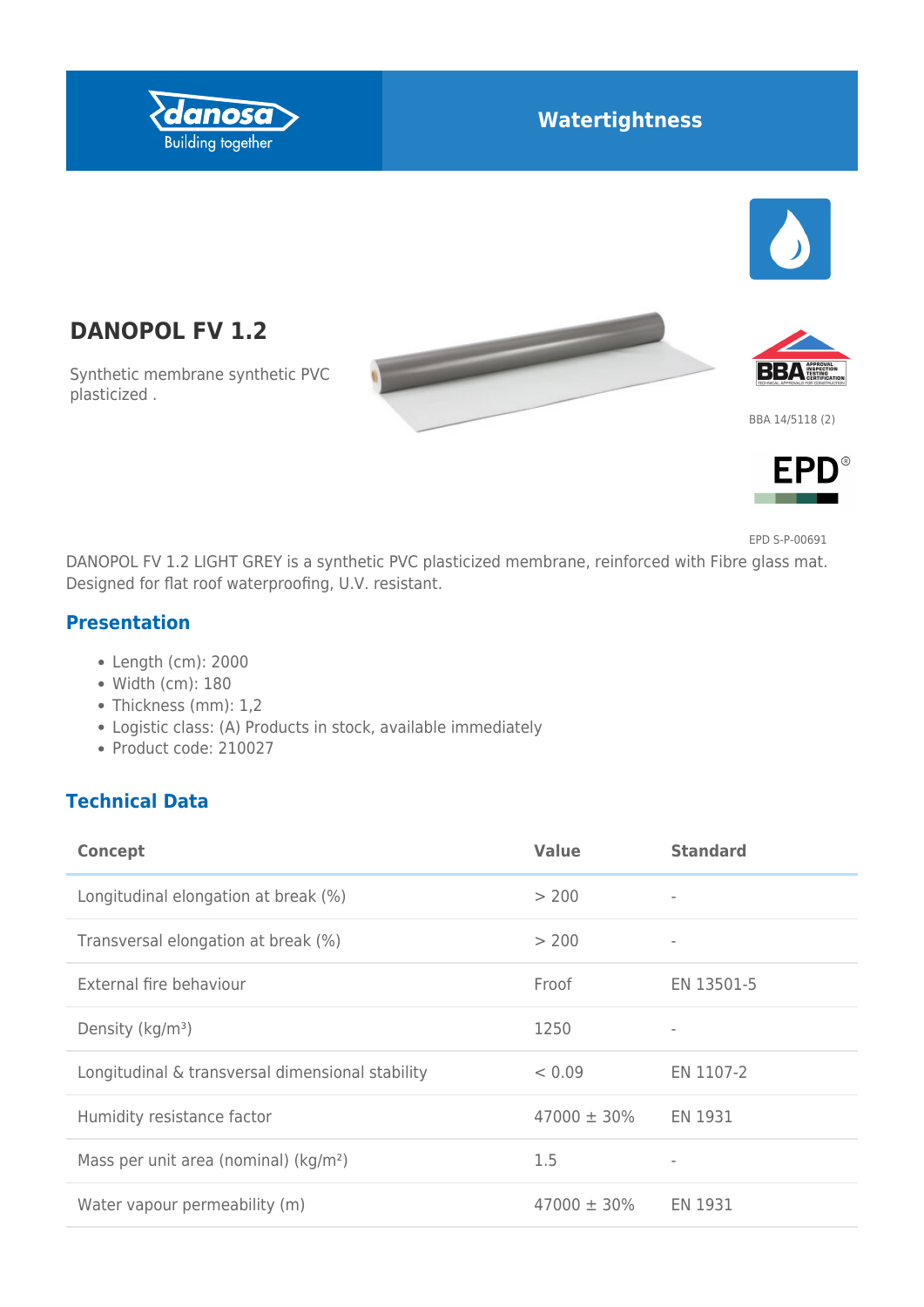| <b>Concept</b>                                                   | <b>Value</b> | <b>Standard</b>     |
|------------------------------------------------------------------|--------------|---------------------|
| Flexibility at low temperature $(°C)$                            | $< -30$      | EN 495-5            |
| Reaction to fire                                                 | E            | EN 13501-1          |
| Resistance to static loading (kg)                                | >50          | EN 12730 Método B   |
| Resistance to root penetration                                   | Pasa         | EN 13948            |
| Longitudinal & transversal tensile strength (N/5cm)              | >600         | EN 12311-2 Método A |
| Longitudinal & transversal tensile strength (N/mm <sup>2</sup> ) | >10          |                     |
| Longitudinal resistance to tearing (nail shank) (N)              | >120         | $\overline{a}$      |
| Transversal resistance to tearing (nail shank) (N)               | >120         |                     |
| Overlaps resistance (Shear of overlaps) (N/50mm)                 | >500         | EN 12317-2          |
| Overlaps resistance (Peeling of overlap) (N/50mm)                | > 250        | EN 12316-2          |
| Hazardous substances                                             | <b>PND</b>   |                     |

# **Addtitional Technical Data**

| <b>Concept</b>                                    | <b>Value</b>       | <b>Standard</b>                           |
|---------------------------------------------------|--------------------|-------------------------------------------|
| Visible defects                                   | Pasa               | EN 1850-2                                 |
| Nominal minimum thickness                         | $1.2$ (-5%; +10%)  | EN 1849-2                                 |
| Mass (kg/m <sup>2</sup> ) $\sim$ Standard         | EN 1849-2          | $\overline{\phantom{a}}$                  |
| Mass ( $kg/m2$ )                                  | $1,5(-5\%; +10\%)$ | $\overline{\phantom{a}}$                  |
| Loss of elongation at break (UV 5000 h)           | < 10 < 10          | EN 1297, EN 12311-2EN 1297,<br>EN 12311-2 |
| Loss of plasticizers (mass change at 30 days) (%) | < 4.5              | <b>EN ISO 177</b>                         |
| Flatness (mm)                                     | < 10               | EN 1848-2                                 |
| Straightness (mm)                                 | < 50               | EN 1848-2                                 |
| Hail resistance (soft Support) (m/s)              | 50                 | $\overline{\phantom{a}}$                  |
| Hail resistance (hard support) (m/s)              | 28                 | EN 13583-2012                             |
| Resistance to static punching (N)                 | >1200              | UNE 104416 (b)                            |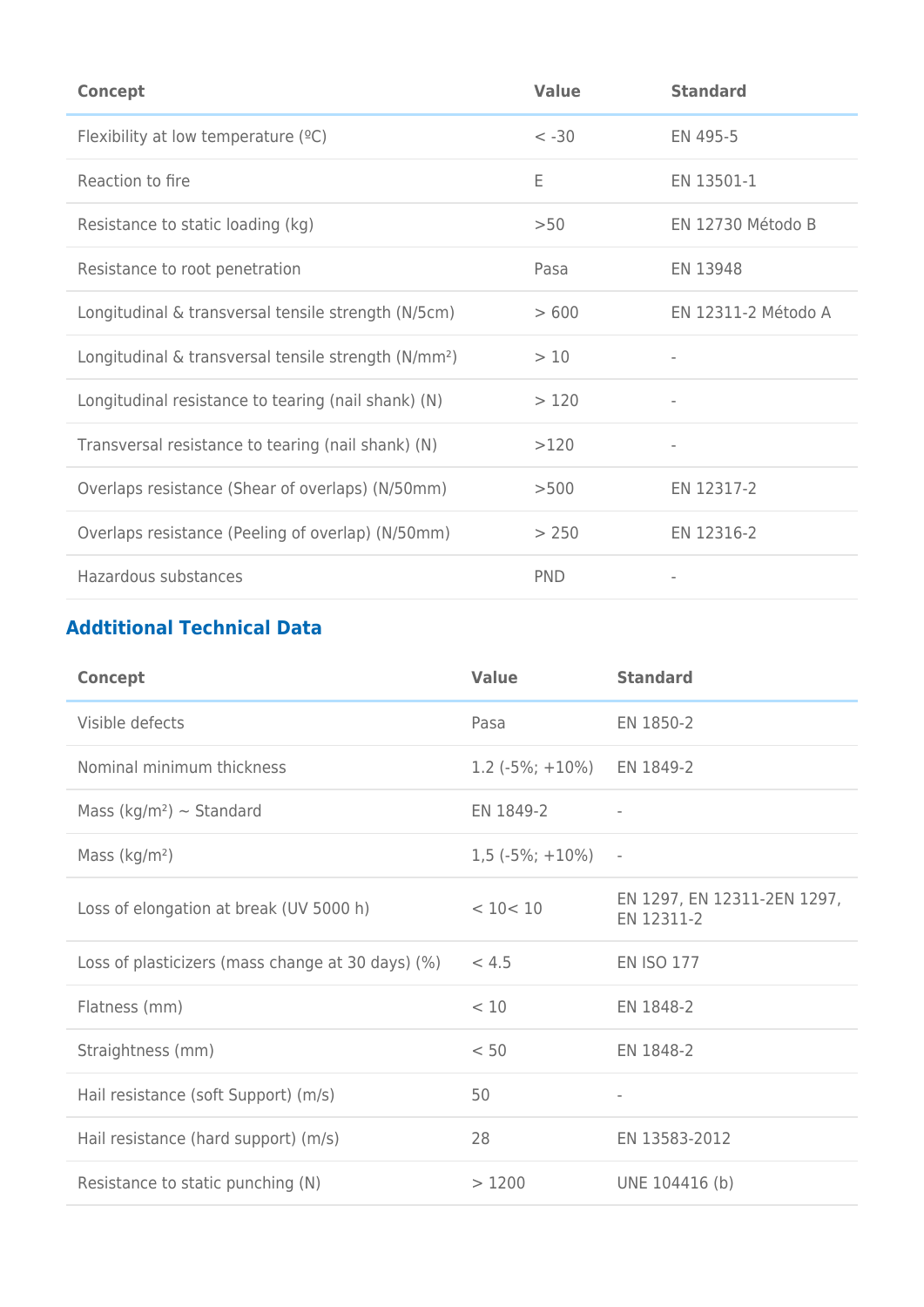#### **Environmental Information**

| Concept                                         |            | <b>Value Standard</b>    |
|-------------------------------------------------|------------|--------------------------|
| Recycled content afterword the consumer (%) NDP |            | $\overline{\phantom{a}}$ |
| Recycled content before the consumer (%)        | <b>NDP</b> | $\overline{\phantom{a}}$ |
| Manufactured in                                 | Fontanar - |                          |

#### **Standards and Certification**

- In accordance with the UNE-EN 13491 standard on Geosynthetic Barriers. Requirements for use as fluid sealing membranes in tunnel and underground construction.
- In accordance with the UNE-EN 104416 standard for synthetic materials. Roof waterproofing systems made with waterproofing membranes formed with flexible synthetic sheets. Instructions, control, use and maintenance.
- In accordance with the UNE-EN 13361 standard for geosynthetic barriers. Requirements for use in the construction of reservoirs and dams.
- In accordance with the UNE-EN 13362 standard on Geosynthetic Barriers. Requirements for use in canal construction.
- In accordance with the UNE-EN 13956 standard for flexible sheets for waterproofing. Plastic and rubber sheets for waterproofing roofs.
- Conforms to UNE-EN 13967 of plastic and rubber anti-capillary sheets, including plastic and rubber sheets used for sealing buried structures.
- It complies with the requirements of the Technical Building Code (CTE).
- Complies with CE marking requirements.
- DIT 550R/20 "DANOPOL PENDIENTE ZERO"
- It has an Environmental Declaration of Product DAP No. S-P-00691.

#### **Scope**

- Waterproofing against fluids in the construction of tunnels and buried structures.
- Waterproofing of reservoirs and dams.
- Channel waterproofing (EN 13362).
- Waterproofing sheet on the outside of walls.
- Membrane for waterproofing intensive and extensive, accessible and non-accessible roofs in buildings.

#### **Advantages & Benefits**

- Good absorption of structural movements.
- High elongation at break.
- Easy soldering by hot air or THF solvent.
- Great dimensional stability.
- High resistance to root penetration.
- Allows for adaptation to any type of geometry.
- Product compatible with inverted roof systems.
- ROOFCOLLECT® European Recycling Programme for PVC materials.
- UV resistant.
- System with Environmental Product Declaration (EPD), type 3 ecolabel.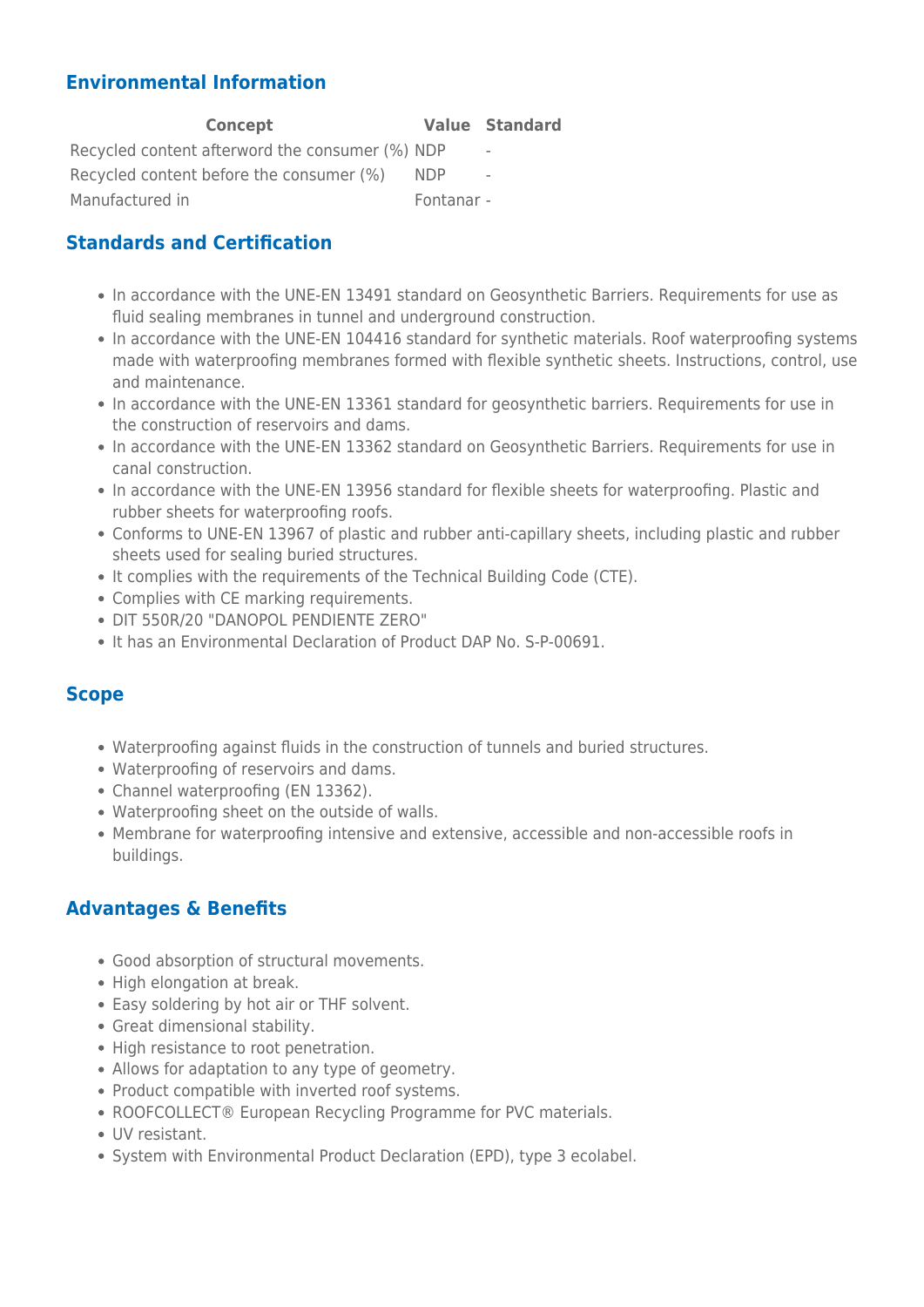## **Support**

- Tiles
- Concrete
- Existing waterproofing
- Mortar
- Insulation panels
- Wooden supports

### **Instruction for Use**

Preparation of the substrate:

- The surface of the base substrate shall be resistant, uniform, smooth, clean, dry and free of foreign bodies. In the case of thermal insulation, the boards shall be laid in a grid and without gaps of more than 1 mm between boards.
- Polyester geotextiles, type Danofelt PY 300 or higher, shall be used as a separating or protective layer.
- The dimensional stability of the DANOPOL FV sheet  $(\leq 0.09\%)$  means that no perimeter anchoring is required in the horizontal plane in the execution of ballasted systems made with this sheet, in compliance with the UNE 104416 standard.
- In the vertical plane, the profile is fixed so that the membrane rises a minimum of 20 cm above the surface of the pavement. A strip of sheeting is welded to the profile of the vertical facing and overlapped and welded to the membrane on the horizontal plane. It is recommended to use laminated profiles with a flange at the top, such as laminated profile B (with flange) for anchoring to the vertical facing. Stainless steel profiles, such as galvanised sheet metal, aluminium profiles, etc. can also be used.
- The joint between the profile fixed to the facing and the brickwork facing is always sealed with an elastic and rot-proof mastic: ELASTYDAN PU 40 Grey.

Singular points:

- Where the roof meets vertical faces and elements that pass through the membrane, the membrane must rise at least 20 cm above the level of the finished roof, or higher if necessary, so that the upper edge of the membrane is always above the maximum foreseeable water level on the roof. To improve the aesthetics of the finish on the vertical facing, the adhesive, GLUE-DAN PVC, can be used to adhere the sheet to the vertical facing.
- To improve the strength of the overlaps, especially on green roofs, it is advisable to seal the overlap line using DANOPOL LIQUIDO in the same colour, applied with a bottle.
- When the height of the parapet does not exceed 20 cm, or there is no perimeter parapet, the delivery to these parapets or edges of the slab can be made by means of a laminated sheet profile in the form of an angle, C-laminated profile (finishing angle with drip) that hangs on the outside of the facing in the form of a drip. This profile shall be fixed to the facing by its horizontal flange, which shall be wider than 6 cm, by means of anchors located at a distance of less than 25 cm from each other. The membrane shall be welded to the laminated sheet metal profile in such a way that the head of the screws is concealed.

Laying of the waterproofing membrane:

- The membrane shall be laid floating on the substrate and perpendicular to the line of maximum slope of the roof. The roll of the next row is laid out, welding the overlap. The sheets shall be laid in such a way that no transverse overlap of each row is aligned with any of those of the adjoining rows.
- Anchoring to the structural support must be done by ballasting with gravel, slabs or paving.
- The joint between sheets shall be made either by thermoplastic welding with a hot air welder or by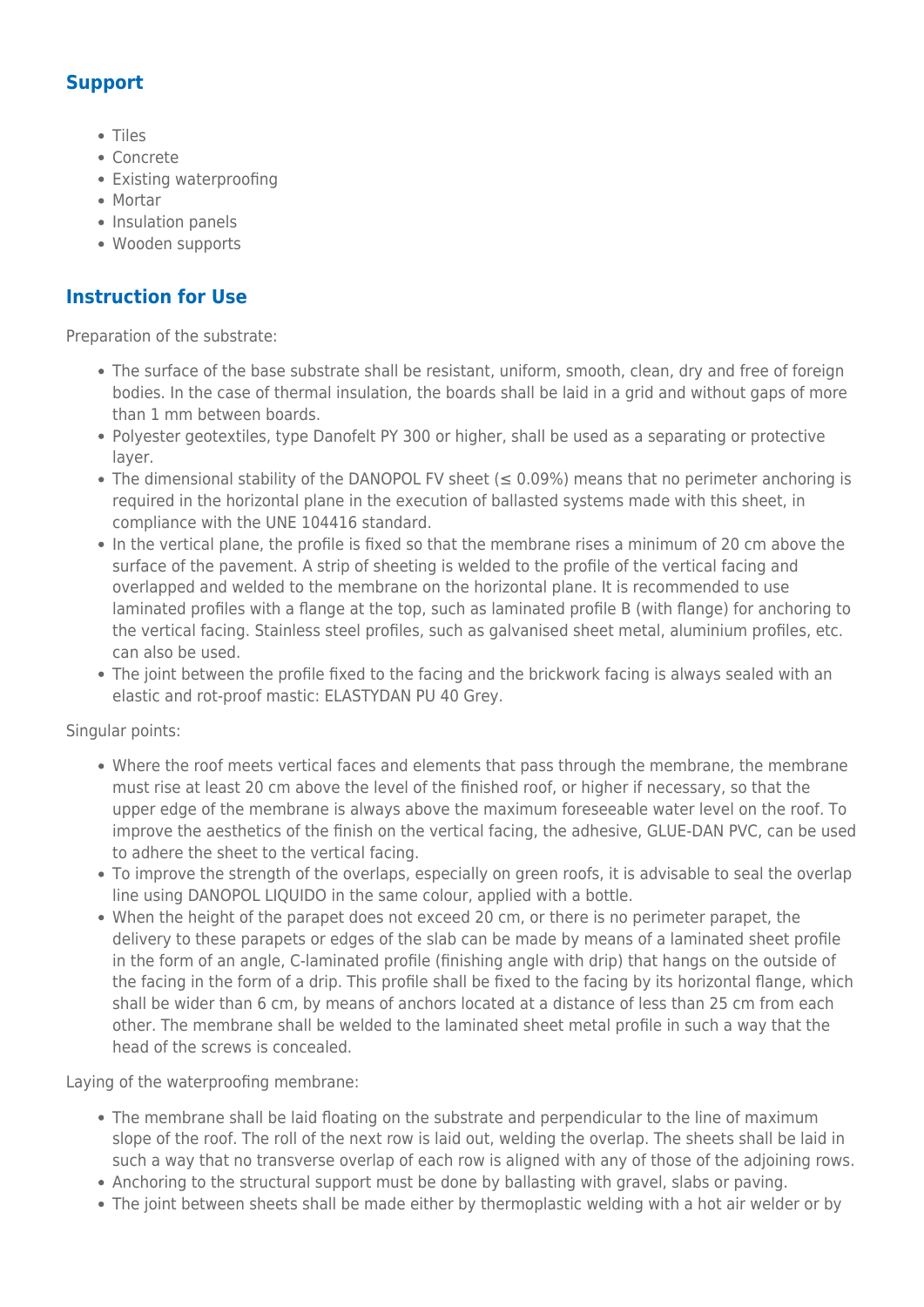using a chemical agent THF (tetrahydrofuran). The overlaps shall be at least 5 cm. and the welding of the lower sheet with the upper one shall be at least 4 cm. In the case of thermoplastic welding, immediately after welding, the joint shall be pressed with a roller, thus ensuring a homogeneous joint. To check the joints, a physical check shall be made using a blunt metal needle (with a rounded tip with a radius between 1mm and 3mm), passing it along the edge of the joint.

- No more than three sheets shall be joined at a single point.
- In T-joints (three sheets intersecting at one point), the bottom sheet shall be chamfered to prevent capillary leakage or be reworked with the hot air welder.
- The apex of the angle formed by the transverse and longitudinal edges of the top piece shall be cut into a curve.

#### **Indications and Important Recommendations**

- Anchorage where two planes meet: anchorage shall be linear. The attachment line shall be installed as close as possible to the angle and shall never be located closer than 20 cm from the junction or meeting.
- Anchoring to the parapet: in the case of membranes fastened with strips or profiles, these must be installed leaving a gap at the junction points so that the sheet can absorb movements due to thermal effects. These gaps shall be covered by a strip of the waterproofing sheet, which shall be loose over the groove.
- When the filler is made by means of laminated profiles fixed on the upper edge of the strip going up the wall, they must be provided with a flap, at least on their upper part, which serves as a base for an elastic and rot-proof bead or seal with Elastydan PU 40 Grey, which covers the groove between the profile and the wall. If there is no flap on the underside, the edge must be completely rounded to prevent damage to the sheet.
- The anchoring of the plates or profiles to the skirt shall be carried out by lag bolts, when the base support is made of stone materials, or by self-tapping screws, in the case of wooden or sheet metal supports. Rivets can also be used in the latter case. The dowels, screws or rivets fixing these profiles shall never be more than 20 cm apart and shall withstand a permissible shear load of 480 N per anchorage point. Where it is not possible to fix the plates to a soft support (insulating panels, aerated concrete, etc.), the perimeter anchorage may be made by means of angle profiles fixed to the wall. In this case the fixings will have to be spaced less than 10 cm apart to compensate for the stress which becomes tensile rather than sharp.
- In renovation projects on old waterproofing, it may be necessary to remove existing materials or to use suitable separating layers (geotextiles, mortar layers, polyethylene films, etc).
- This product may form part of a waterproofing system, so all the documents referred to in the Danosa Solutions Manual must be taken into account, as well as all the regulations and legislation that must be complied with in this respect.
- A range of ancillary products is available for use with the membrane (Elastydan PU 40 Grey sealant, GLUE-DAN PVC adhesive, laminated profiles, corners, corners, corners, cups, pipe penetrations, etc.).
- The weldability and quality of the weld depend on atmospheric conditions (temperature, dampness), welding conditions (temperature, speed, pressure, pre-cleaning) and on the surface condition of the membrane (cleanliness, dampness). Therefore, the hot air machine must be adjusted to obtain a correct assembly.
- Weathering sheets are exposed sheets, so care must be taken when installing them.
- To avoid chemical incompatibilities, a DANOFELT PY 300 or higher geotextile separating layer shall be placed between this sheet and the geotextile: Bituminous products, or synthetic TPO/FPO and EPDM, extruded (XPS) or expanded (EPS) polystyrene-based products, rigid or foamed PU, etc.
- After the surface has cooled down, the welds shall be carefully checked by means of a punch. If any irregularity is detected in a hot air weld, it shall be reworked with the same procedure as described above.
- Special attention must be paid to the execution of the singular points, such as parapets (meetings